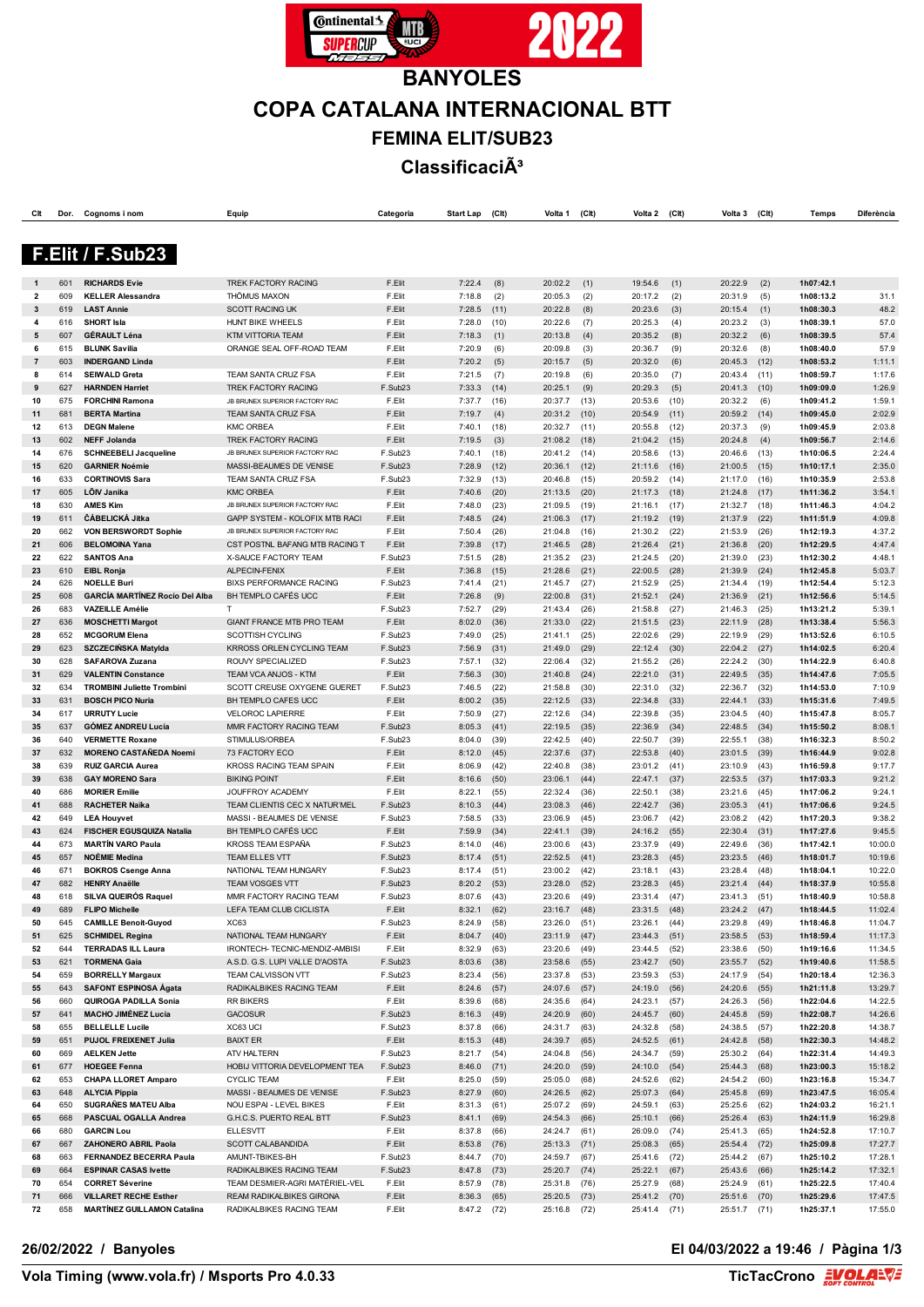

## **BANYOLES COPA CATALANA INTERNACIONAL BTT FEMINA ELIT/SUB23 Classificació**

| Clt | Dor. | Cognoms i nom                  | Equip                          | Categoria | Start Lap | (CIt) | Volta 1      | (CH) | Volta 2 | (C <sub>l</sub> ) | Volta 3        | (C <sub>It</sub> ) | Temps     | <b>Diferència</b> |
|-----|------|--------------------------------|--------------------------------|-----------|-----------|-------|--------------|------|---------|-------------------|----------------|--------------------|-----------|-------------------|
|     |      |                                |                                |           |           |       |              |      |         |                   |                |                    |           |                   |
| 73  | 674  | LACERDA DA SILVA COSTA Jéssica | <b>GUILHABREU BTT</b>          | F.Sub23   | 8:58.3    | (79)  | 25:09.6      | (70) | 25:35.7 | (69)              | 26:15.2        | (75)               | 1h25:58.8 | 18:16.7           |
| 74  | 647  | <b>AGUILAR CABAÑERO Lucia</b>  | <b>KENZA SPORT TEAM</b>        | F.Sub23   | 8:35.9    | (64)  | 25:25.6      | (75) | 26:12.3 | (75)              | 26:25.7        | (77)               | 1h26:39.5 | 18:57.4           |
| 75  | 661  | <b>CABALLER FURONES Anna</b>   | <b>RADIKALBIKES</b>            | F.Sub23   | 8:50.5    | (74)  | 26:11.0 (78) |      | 26:08.2 | (73)              | 26:10.3        | (73)               | 1h27:20.0 | 19:37.9           |
| 76  | 684  | <b>BRENEZ Victoire</b>         | <b>FURIOUS BICICLUB</b>        | F.Elit    | 9:00.4    | (81)  | 25:44.2 (77) |      | 26:27.3 | (76)              | 26:14.1        | (74)               | 1h27:26.0 | 19:43.9           |
| 77  | 656  | <b>BRETTE Léa</b>              | OC GIF VTT                     | F.Sub23   | 8:52.3    | (75)  | 26:12.4      | (79) | 26:41.0 | (79)              | $27:12.8$ (78) |                    | 1h28:58.5 | 21:16.4           |
| 78  | 665  | TORTÓS-SALA GRANÉS Laja        | RADIKALBIKES RACING TEAM       | F.Sub23   | 8:58.8    | (80)  | 26:23.0      | (81) | 26:45.3 | (80)              | 27:30.6        | (80)               | 1h29:37.7 | 21:55.6           |
| 79  | 691  | <b>FOUCHARD Ema</b>            | POMMIERS VTT MATÉRIEL-VÉLO.COM | F.Sub23   | 9:03.5    | (83)  | 26:56.3      | (83) | 27:22.8 | (83)              | 26:24.6        | (76)               | 1h29:47.2 | 22:05.1           |
| 80  | 692  | <b>LOTISSIER Valentine</b>     | POMMIERS VTT MATÉRIEL-VÉLO COM | F.Sub23   | 9:04.3    | (84)  | 26:18.1      | (80) | 26:35.6 | (77)              | 28:40.1        | (82)               | 1h30:38.1 | 22:56.0           |
| 81  | 670  | <b>CHEVALLEY Marianna</b>      | <b>XC63</b>                    | F.Elit    | 8:56.8    | (77)  | 26:39.4      | (82) | 27:17.5 | (82)              | 27:46.5        | (81)               | 1h30:40.2 | 22:58.1           |
| 82  | 679  | <b>WESTERGAARD Mia</b>         | HOPTRUP MARSTRUP IDRÆTSFORENIN | F.Sub23   | 9:09.4    | (85)  | 27:05.2      | (84) | 27:07.0 | (81)              | 27:23.6        | (79)               | 1h30:45.2 | 23:03.1           |
| 83  | 672  | <b>BARROSO TORRES Paula</b>    | <b>RADIKALBIKES</b>            | F.Sub23   | 9:14.7    | (87)  | 28:08.9      | (85) | 28:12.9 | (84)              | 29:20.9        | (83)               | 1h34:57.4 | 27:15.3           |

# **F.Elit**

| $\mathbf{1}$   | 601 | <b>RICHARDS Evie</b>                  | TREK FACTORY RACING                   | F.Elit | 7:22.4        | (8)  | 20:02.2 | (1)  | 19:54.6 | (1)  | 20:22.9 | (2)  | 1h07:42.1 |         |
|----------------|-----|---------------------------------------|---------------------------------------|--------|---------------|------|---------|------|---------|------|---------|------|-----------|---------|
| $\overline{2}$ | 609 | <b>KELLER Alessandra</b>              | THÖMUS MAXON                          | F.Elit | 7:18.8        | (2)  | 20:05.3 | (2)  | 20:17.2 | (2)  | 20:31.9 | (5)  | 1h08:13.2 | 31.1    |
| 3              | 619 | <b>LAST Annie</b>                     | <b>SCOTT RACING UK</b>                | F.Elit | 7:28.5        | (11) | 20:22.8 | (8)  | 20:23.6 | (3)  | 20:15.4 | (1)  | 1h08:30.3 | 48.2    |
| 4              | 616 | <b>SHORT Isla</b>                     | HUNT BIKE WHEELS                      | F.Elit | 7:28.0        | (10) | 20:22.6 | (7)  | 20:25.3 | (4)  | 20:23.2 | (3)  | 1h08:39.1 | 57.0    |
| 5              | 607 | <b>GÉRAULT Léna</b>                   | <b>KTM VITTORIA TEAM</b>              | F.Elit | 7:18.3        | (1)  | 20:13.8 | (4)  | 20:35.2 | (7)  | 20:32.2 | (6)  | 1h08:39.5 | 57.4    |
| 6              | 615 | <b>BLUNK Savilia</b>                  | ORANGE SEAL OFF-ROAD TEAM             | F.Elit | 7:20.9        | (6)  | 20:09.8 | (3)  | 20:36.7 | (8)  | 20:32.6 | (8)  | 1h08:40.0 | 57.9    |
| $\overline{7}$ | 603 | <b>INDERGAND Linda</b>                |                                       | F.Elit | 7:20.2        | (5)  | 20:15.7 | (5)  | 20:32.0 | (5)  | 20:45.3 | (11) | 1h08:53.2 | 1:11.1  |
| 8              | 614 | <b>SEIWALD Greta</b>                  | TEAM SANTA CRUZ FSA                   | F.Elit | 7:21.5        | (7)  | 20:19.8 | (6)  | 20:35.0 | (6)  | 20:43.4 | (10) | 1h08:59.7 | 1:17.6  |
| 9              | 675 | <b>FORCHINI Ramona</b>                | JB BRUNEX SUPERIOR FACTORY RAC        | F.Elit | 7:37.7        | (13) | 20:37.7 | (11) | 20:53.6 | (9)  | 20:32.2 | (6)  | 1h09:41.2 | 1:59.1  |
| 10             | 681 | <b>BERTA Martina</b>                  | TEAM SANTA CRUZ FSA                   | F.Elit | 7:19.7        | (4)  | 20:31.2 | (9)  | 20:54.9 | (10) | 20:59.2 | (12) | 1h09:45.0 | 2:02.9  |
| 11             | 613 | <b>DEGN Malene</b>                    | <b>KMC ORBEA</b>                      | F.Elit | 7:40.1        | (15) | 20:32.7 | (10) | 20:55.8 | (11) | 20:37.3 | (9)  | 1h09:45.9 | 2:03.8  |
| 12             | 602 | <b>NEFF Jolanda</b>                   | TREK FACTORY RACING                   | F.Elit | 7:19.5        | (3)  | 21:08.2 | (14) | 21:04.2 | (12) | 20:24.8 | (4)  | 1h09:56.7 | 2:14.6  |
| 13             | 605 | LÕIV Janika                           | <b>KMC ORBEA</b>                      | F.Elit | 7:40.6        | (16) | 21:13.5 | (16) | 21:17.3 | (14) | 21:24.8 | (13) | 1h11:36.2 | 3:54.1  |
| 14             | 630 | <b>AMES Kim</b>                       | JB BRUNEX SUPERIOR FACTORY RAC        | F.Elit | 7:48.0        | (17) | 21:09.5 | (15) | 21:16.1 | (13) | 21:32.7 | (14) | 1h11:46.3 | 4:04.2  |
| 15             | 611 | ČÁBELICKÁ Jitka                       | <b>GAPP SYSTEM - KOLOFIX MTB RACI</b> | F.Elit | 7:48.5        | (18) | 21:06.3 | (13) | 21:19.2 | (15) | 21:37.9 | (17) | 1h11:51.9 | 4:09.8  |
| 16             | 662 | VON BERSWORDT Sophie                  | JB BRUNEX SUPERIOR FACTORY RAC        | F.Elit | $7:50.4$ (19) |      | 21:04.8 | (12) | 21:30.2 | (17) | 21:53.9 | (19) | 1h12:19.3 | 4:37.2  |
| 17             | 606 | <b>BELOMOINA Yana</b>                 | CST POSTNL BAFANG MTB RACING T        | F.Elit | 7:39.8        | (14) | 21:46.5 | (20) | 21:26.4 | (16) | 21:36.8 | (15) | 1h12:29.5 | 4:47.4  |
| 18             | 610 | <b>EIBL Ronia</b>                     | ALPECIN-FENIX                         | F.Elit | 7:36.8        | (12) | 21:28.6 | (17) | 22:00.5 | (20) | 21:39.9 | (18) | 1h12:45.8 | 5:03.7  |
| 19             | 608 | <b>GARCÍA MARTÍNEZ Rocío Del Alba</b> | BH TEMPLO CAFÉS UCC                   | F.Elit | 7:26.8        | (9)  | 22:00.8 | (21) | 21:52.1 | (19) | 21:36.9 | (16) | 1h12:56.6 | 5:14.5  |
| 20             | 636 | <b>MOSCHETTI Margot</b>               | GIANT FRANCE MTB PRO TEAM             | F.Elit | 8:02.0        | (24) | 21:33.0 | (18) | 21:51.5 | (18) | 22:11.9 | (20) | 1h13:38.4 | 5:56.3  |
| 21             | 629 | <b>VALENTIN Constance</b>             | TEAM VCA ANJOS - KTM                  | F.Elit | 7:56.3        | (21) | 21:40.8 | (19) | 22:21.0 | (21) | 22:49.5 | (23) | 1h14:47.6 | 7:05.5  |
| 22             | 631 | <b>BOSCH PICO Nuria</b>               | BH TEMPLO CAFES UCC                   | F.Elit | 8:00.2        | (23) | 22:12.5 | (22) | 22:34.8 | (22) | 22:44.1 | (22) | 1h15:31.6 | 7:49.5  |
| 23             | 617 | <b>URRUTY Lucie</b>                   | <b>VELOROC LAPIERRE</b>               | F.Elit | 7:50.9        | (20) | 22:12.6 | (23) | 22:39.8 | (23) | 23:04.5 | (26) | 1h15:47.8 | 8:05.7  |
| 24             | 632 | <b>MORENO CASTAÑEDA Noemi</b>         | 73 FACTORY ECO                        | F.Elit | 8:12.0        | (27) | 22:37.6 | (25) | 22:53.8 | (26) | 23:01.5 | (25) | 1h16:44.9 | 9:02.8  |
| 25             | 639 | <b>RUIZ GARCIA Aurea</b>              | <b>KROSS RACING TEAM SPAIN</b>        | F.Elit | 8:06.9        | (26) | 22:40.8 | (26) | 23:01.2 | (27) | 23:10.9 | (27) | 1h16:59.8 | 9:17.7  |
| 26             | 638 | <b>GAY MORENO Sara</b>                | <b>BIKING POINT</b>                   | F.Elit | 8:16.6        | (29) | 23:06.1 | (28) | 22:47.1 | (24) | 22:53.5 | (24) | 1h17:03.3 | 9:21.2  |
| 27             | 686 | <b>MORIER Emilie</b>                  | JOUFFROY ACADEMY                      | F.Elit | 8:22.1        | (30) | 22:32.4 | (24) | 22:50.1 | (25) | 23:21.6 | (28) | 1h17:06.2 | 9:24.1  |
| 28             | 624 | <b>FISCHER EGUSQUIZA Natalia</b>      | BH TEMPLO CAFÉS UCC.                  | F.Elit | 7:59.9        | (22) | 22:41.1 | (27) | 24:16.2 | (31) | 22:30.4 | (21) | 1h17:27.6 | 9:45.5  |
| 29             | 689 | <b>FLIPO Michelle</b>                 | LEFA TEAM CLUB CICLISTA               | F.Elit | 8:32.1        | (34) | 23:16.7 | (30) | 23:31.5 | (28) | 23:24.2 | (29) | 1h18:44.5 | 11:02.4 |
| 30             | 625 | <b>SCHMIDEL Regina</b>                | NATIONAL TEAM HUNGARY                 | F.Elit | 8:04.7        | (25) | 23:11.9 | (29) | 23:44.3 | (29) | 23:58.5 | (31) | 1h18:59.4 | 11:17.3 |
| 31             | 644 | <b>TERRADAS ILL Laura</b>             | IRONTECH- TECNIC-MENDIZ-AMBISI        | F.Elit | 8:32.9        | (35) | 23:20.6 | (31) | 23:44.5 | (30) | 23:38.6 | (30) | 1h19:16.6 | 11:34.5 |
| 32             | 643 | <b>SAFONT ESPINOSA Ágata</b>          | RADIKALBIKES RACING TEAM              | F.Elit | 8:24.6        | (31) | 24:07.6 | (32) | 24:19.0 | (32) | 24:20.6 | (32) | 1h21:11.8 | 13:29.7 |
| 33             | 660 | <b>QUIROGA PADILLA Sonia</b>          | <b>RR BIKERS</b>                      | F.Elit | 8:39.6        | (38) | 24:35.6 | (34) | 24:23.1 | (33) | 24:26.3 | (33) | 1h22:04.6 | 14:22.5 |
| 34             | 651 | <b>PUJOL FREIXENET Julia</b>          | <b>BAIXTER</b>                        | F.Elit | 8:15.3        | (28) | 24:39.7 | (35) | 24:52.5 | (34) | 24:42.8 | (34) | 1h22:30.3 | 14:48.2 |
| 35             | 653 | <b>CHAPA LLORET Amparo</b>            | <b>CYCLIC TEAM</b>                    | F.Elit | 8:25.0        | (32) | 25:05.0 | (36) | 24:52.6 | (35) | 24:54.2 | (35) | 1h23:16.8 | 15:34.7 |
| 36             | 650 | <b>SUGRAÑES MATEU Alba</b>            | NOU ESPAI - LEVEL BIKES               | F.Elit | 8:31.3        | (33) | 25:07.2 | (37) | 24:59.1 | (36) | 25:25.6 | (37) | 1h24:03.2 | 16:21.1 |
| 37             | 680 | <b>GARCIN Lou</b>                     | <b>ELLESVTT</b>                       | F.Elit | 8:37.8        | (37) | 24:24.7 | (33) | 26:09.0 | (41) | 25:41.3 | (38) | 1h24:52.8 | 17:10.7 |
| 38             | 667 | <b>ZAHONERO ABRIL Paola</b>           | SCOTT CALABANDIDA                     | F.Elit | 8:53.8        | (40) | 25:13.3 | (38) | 25:08.3 | (37) | 25:54.4 | (41) | 1h25:09.8 | 17:27.7 |
| 39             | 654 | <b>CORRET Séverine</b>                | TEAM DESMIER-AGRI MATÉRIEL-VEL        | F.Elit | 8:57.9        | (42) | 25:31.8 | (41) | 25:27.9 | (38) | 25:24.9 | (36) | 1h25:22.5 | 17:40.4 |
| 40             | 666 | <b>VILLARET RECHE Esther</b>          | <b>REAM RADIKALBIKES GIRONA</b>       | F.Elit | 8:36.3        | (36) | 25:20.5 | (40) | 25:41.2 | (39) | 25:51.6 | (39) | 1h25:29.6 | 17:47.5 |
| 41             | 658 | <b>MARTÍNEZ GUILLAMON Catalina</b>    | RADIKALBIKES RACING TEAM              | F.Elit | 8:47.2        | (39) | 25:16.8 | (39) | 25:41.4 | (40) | 25:51.7 | (40) | 1h25:37.1 | 17:55.0 |
| 42             | 684 | <b>BRENEZ Victoire</b>                | <b>FURIOUS BICICLUB</b>               | F.Elit | 9:00.4        | (43) | 25:44.2 | (42) | 26:27.3 | (42) | 26:14.1 | (42) | 1h27:26.0 | 19:43.9 |
| 43             | 670 | <b>CHEVALLEY Marianna</b>             | <b>XC63</b>                           | F.Elit | 8:56.8        | (41) | 26:39.4 | (43) | 27:17.5 | (43) | 27:46.5 | (43) | 1h30:40.2 | 22:58.1 |

#### **F.Sub23**

|                | 627 | <b>HARNDEN Harriet</b>            | <b>TREK FACTORY RACING</b>     | F.Sub23 | 7:33.3 | (3)  | 20:25.1        | (1)  | 20:29.3        | (1)  | 20:41.3 | (1)  | 1h09:09.0 |        |
|----------------|-----|-----------------------------------|--------------------------------|---------|--------|------|----------------|------|----------------|------|---------|------|-----------|--------|
| $\overline{2}$ | 676 | <b>SCHNEEBELI Jacqueline</b>      | JB BRUNEX SUPERIOR FACTORY RAC | F.Sub23 | 7:40.1 | (4)  | 20:41.2        | (3)  | 20:58.6        | (2)  | 20:46.6 | (2)  | 1h10:06.5 | 57.5   |
| 3              | 620 | <b>GARNIER Noémie</b>             | MASSI-BEAUMES DE VENISE        | F.Sub23 | 7:28.9 | (1)  | 20:36.1        | (2)  | 21:11.6        | (4)  | 21:00.5 | (3)  | 1h10:17.1 | 1:08.1 |
|                | 633 | <b>CORTINOVIS Sara</b>            | TEAM SANTA CRUZ FSA            | F.Sub23 | 7:32.9 | (2)  | 20:46.8        | (4)  | 20:59.2        | (3)  | 21:17.0 | (4)  | 1h10:35.9 | 1:26.9 |
| 5              | 622 | <b>SANTOS Ana</b>                 | <b>X-SAUCE FACTORY TEAM</b>    | F.Sub23 | 7:51.5 | (8)  | 21:35.2        | (5)  | 21:24.5        | (5)  | 21:39.0 | (6)  | 1h12:30.2 | 3:21.2 |
| 6.             | 626 | <b>NOELLE Buri</b>                | BIXS PERFORMANCE RACING        | F.Sub23 | 7:41.4 | (5)  | 21:45.7        | (8)  | 21:52.9        | (6)  | 21:34.4 | (5)  | 1h12:54.4 | 3:45.4 |
|                | 683 | <b>VAZEILLE Amélie</b>            |                                | F.Sub23 | 7:52.7 | (9)  | 21:43.4        | (7)  | 21:58.8        | (8)  | 21:46.3 | (7)  | 1h13:21.2 | 4:12.2 |
| 8              | 652 | <b>MCGORUM Elena</b>              | SCOTTISH CYCLING               | F.Sub23 | 7:49.0 | (7)  | 21:41.1        | (6)  | 22:02.6        | (9)  | 22:19.9 | (9)  | 1h13:52.6 | 4:43.6 |
| 9              | 623 | SZCZECIŃSKA Matvida               | KRROSS ORLEN CYCLING TEAM      | F.Sub23 | 7:56.9 | (10) | 21:49.0        | (9)  | 22:12.4        | (10) | 22:04.2 | (8)  | 1h14:02.5 | 4:53.5 |
| 10             | 628 | <b>SAFAROVA Zuzana</b>            | ROUVY SPECIALIZED              | F.Sub23 | 7:57.1 | (11) | 22:06.4        | (11) | 21:55.2        | (7)  | 22:24.2 | (10) | 1h14:22.9 | 5:13.9 |
| 11             | 634 | <b>TROMBINI Juliette Trombini</b> | SCOTT CREUSE OXYGENE GUERET    | F.Sub23 | 7:46.5 | (6)  | $21:58.8$ (10) |      | $22:31.0$ (11) |      | 22:36.7 | (11) | 1h14:53.0 | 5:44.0 |
| 12             | 637 | <b>GÓMEZ ANDREU Lucía</b>         | MMR FACTORY RACING TEAM        | F.Sub23 | 8:05.3 | (16) | 22:19.5        | (12) | 22:36.9        | (12) | 22:48.5 | (12) | 1h15:50.2 | 6:41.2 |
| 13             | 640 | <b>VERMETTE Roxane</b>            | STIMULUS/ORBEA                 | F.Sub23 | 8:04.0 | (15) | 22:42.5        | (13) | 22:50.7        | (14) | 22:55.1 | (14) | 1h16:32.3 | 7:23.3 |
|                |     |                                   |                                |         |        |      |                |      |                |      |         |      |           |        |

#### **26/02/2022 / Banyoles El 04/03/2022 a 19:46 / Pàgina 2/3**